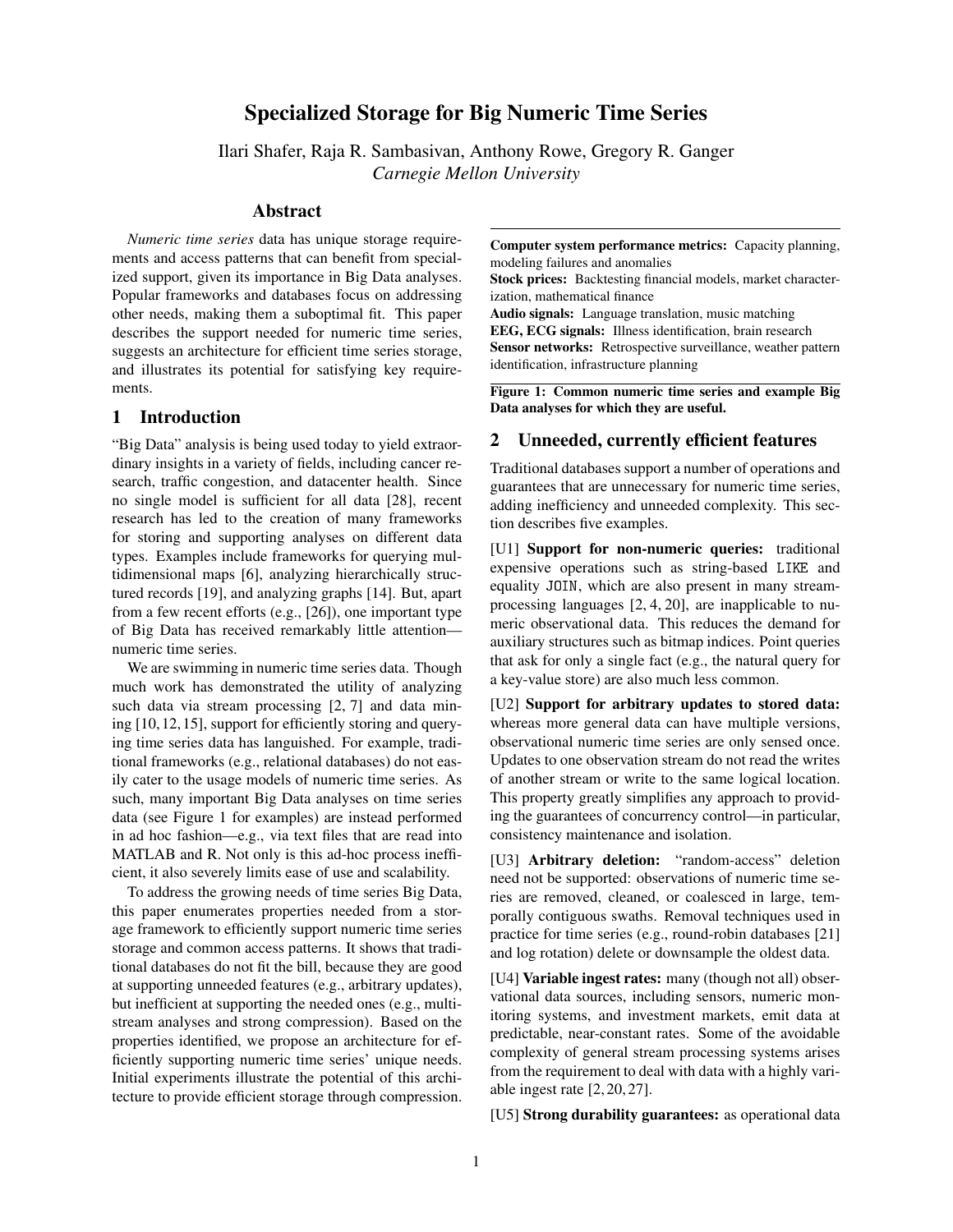that might otherwise be discarded, the need for immediate durability for time series is naturally lower than for transactional data. Furthermore, the storage systems that would run a time series archival system are often more robust than the data sources (e.g., sensors) feeding them.

### 3 Time series data mining needs

The statistics and data mining approaches commonly applied to archived time series do not resemble traditional database operations. Although many of the inputs of such analyses can be extracted from a general framework, they stress operations that are not typically a primary focus of existing platforms. Furthermore, it is not possible to stream all these approaches over the data (i.e., with a stream processing engine). Three key requirements for these analyses are:

[range] Support for raw access patterns: A central primitive shared by most time series mining methods that access raw data is a *range query* between two points in time. This access pattern is visible in the first column of Table [1,](#page-1-0) which summarizes a few techniques for time series analysis and their common patterns. For example, an analogy to LIKE for time series is matching a shorter time series (subsequence) within a longer one; methods for doing so on raw data require scanning ranges of the longer series. Some methods (primarily, techniques that correlate or cluster time series) operate on ranges of multiple streams, as seen in the third column ("multivar").

[summ] Support for preprocessing and summarization: A first step taken in most methods is resampling a stream at a fixed rate (here, "preprocessing"), which can be lower than the original signal. Such multiresolution data, even when not explicitly required (the second column in Table [1\)](#page-1-0), can be useful for approximate queries and visualization. Furthermore, many time series data mining approaches do not operate on raw time series data; to keep analyses computationally tractable, they rely on higher-level representations of the data [\[10,](#page-4-7) [24\]](#page-4-14). For the subsequence matching example, a line of work has built specialized indices to accelerate queries [\[11\]](#page-4-15). These abstractions use signal processing (e.g., FFT), to summarize and index streams.

As one example of a summarization access pattern, consider running an FFT over each of multiple streams for preprocessing, indexing, or analysis. This requires all data within the desired summarization range of each stream (some algorithms can parallelize a first step over even and odd elements), but each operation only accesses a single stream.

[comp] Accommodating compression: Raw numeric time series are often machine-generated and large. As a system for analysis of data that often might otherwise be thrown away, the burden an analysis framework places

<span id="page-1-0"></span>

|                                                    | <b>Access Patterns</b> |  |                 |  |          |  |  |  |  |  |
|----------------------------------------------------|------------------------|--|-----------------|--|----------|--|--|--|--|--|
| Technique                                          | lange                  |  |                 |  | treaming |  |  |  |  |  |
| <b>Basic operations</b>                            |                        |  |                 |  |          |  |  |  |  |  |
| Plotting                                           |                        |  |                 |  |          |  |  |  |  |  |
| Zooming visualization                              |                        |  |                 |  |          |  |  |  |  |  |
| Preprocessing                                      |                        |  |                 |  |          |  |  |  |  |  |
| Decimation & interpolation                         |                        |  |                 |  |          |  |  |  |  |  |
| Similarity, correlation (on raw data)              |                        |  |                 |  |          |  |  |  |  |  |
| Many clustering techniques use summaries           |                        |  |                 |  |          |  |  |  |  |  |
| Auto- & cross-correlation                          |                        |  |                 |  |          |  |  |  |  |  |
| Convolution                                        |                        |  |                 |  |          |  |  |  |  |  |
| SVD (+SVD-based [23])                              |                        |  | $N_{\parallel}$ |  |          |  |  |  |  |  |
| Raw dynamic time warping                           |                        |  | $\overline{c}$  |  |          |  |  |  |  |  |
| Raw elementwise distance                           |                        |  | $\overline{c}$  |  |          |  |  |  |  |  |
| <b>Prediction</b>                                  |                        |  |                 |  |          |  |  |  |  |  |
| $AR(I)MA(X)$ (forecast)                            |                        |  |                 |  |          |  |  |  |  |  |
| AR(I)MA(X) (ID/model)                              |                        |  |                 |  |          |  |  |  |  |  |
| Query by content (search for similar subsequences) |                        |  |                 |  |          |  |  |  |  |  |
| Most techniques use summaries such as DFT or PAA   |                        |  |                 |  |          |  |  |  |  |  |
| Sequential Scan                                    |                        |  |                 |  |          |  |  |  |  |  |
| <b>Segmentation / changepoint detection</b>        |                        |  |                 |  |          |  |  |  |  |  |
| Sliding-window                                     |                        |  |                 |  |          |  |  |  |  |  |
| Top-down & Bottom-up                               |                        |  |                 |  |          |  |  |  |  |  |
| <b>Summarization</b>                               |                        |  |                 |  |          |  |  |  |  |  |
| Wavelet (DWT, FWT)                                 |                        |  |                 |  |          |  |  |  |  |  |
| Spectral (DCT, FFT)                                |                        |  |                 |  |          |  |  |  |  |  |
| Symbolic (PAA, iSAX [25])                          |                        |  |                 |  |          |  |  |  |  |  |
| Amnesic $[22]$ (PLR,)                              |                        |  |                 |  |          |  |  |  |  |  |

Table 1: Access patterns of common time series queries: Columns correspond to access patterns for some (-) or nearly all  $(V)$  surveyed algorithms for a method (rows), and mean:

- Range: reads contiguous data in the time dimension
- Multires: uses or produces multiresolution data
- Multivar: accesses multiple streams: 2 or multiple (*N*)
- All data: requires the entire time range of operation
- Streaming: can operate in purely streaming fashion

on infrastructure should be as low as possible without compromising the ability to mine the data. Storing data so that it may be losslessly compressed is, therefore, a key desire.

## 4 The state of the art

Of the existing systems that could satisfy the demands of numeric time series laid out above, column stores come the closest. By storing sorted timestamps and observations in separate, internally contiguous regions, these databases can perform range queries and compress data much more effectively than traditional databases. However, they fall short by having an ingest layer that does not fully exploit the desire to query time series streams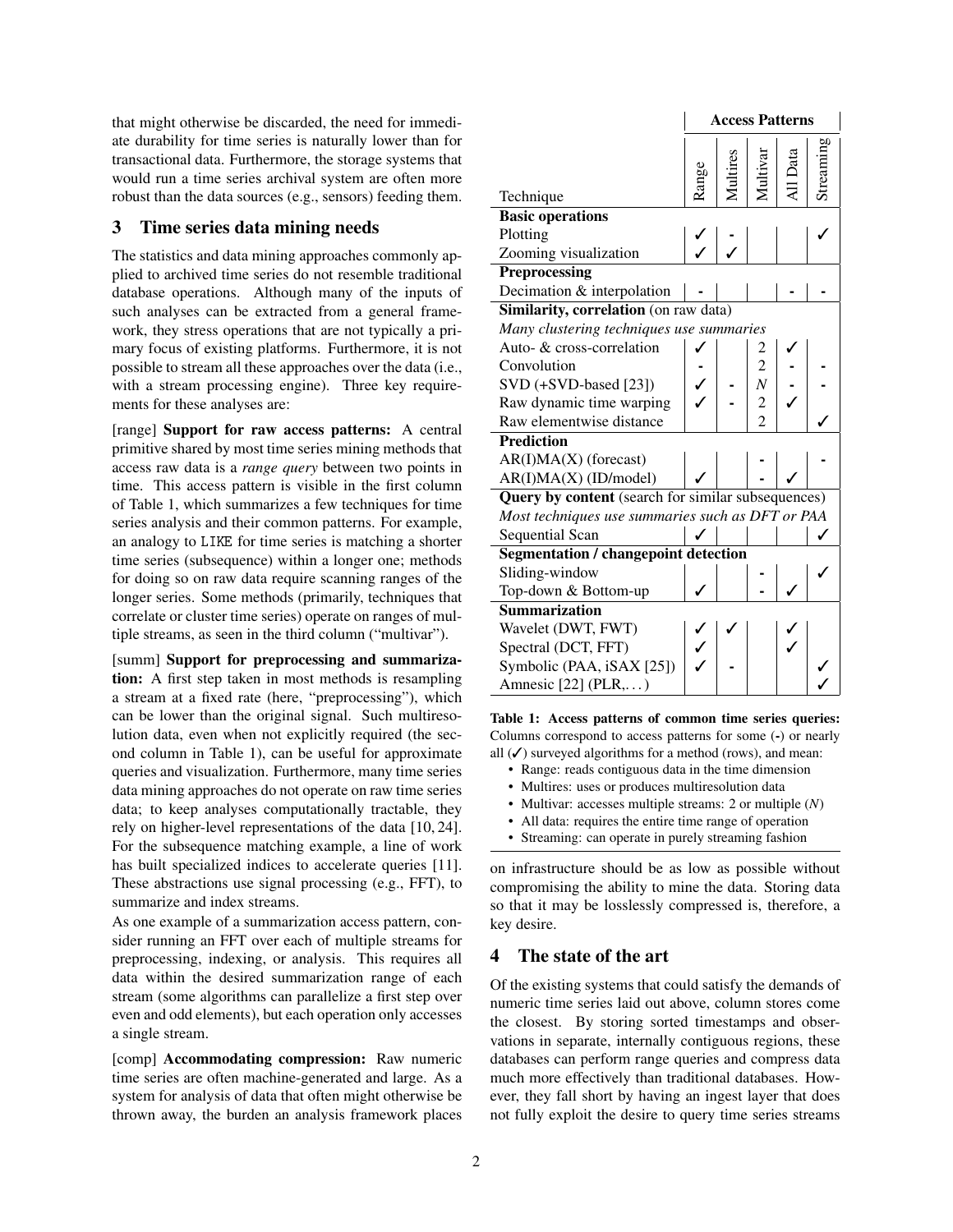<span id="page-2-1"></span>

| System           | Numeric      | Multires | data<br>딌 | API        | Compression   | Selected architectural differences from ideal          |
|------------------|--------------|----------|-----------|------------|---------------|--------------------------------------------------------|
| <b>Ideal</b>     | $\checkmark$ | √        | ✓         | $\neg SOL$ | specialized   |                                                        |
| DataGarage [18]  | $\checkmark$ | √        | ↵         | <b>SQL</b> | domain spec.  | specialized for sys. monitoring, SQL DB-backed         |
| RRDtool [21]     | ✓            | ✓        |           | range      | none          | no timestamps, fixed-length raw & aggregate data       |
| FinanceDB [1]    | ✓            |          | √         | custom     | proprietary   | static partitioning, offline merge to historical store |
| tsdb $[8]$       | ✓            |          |           | chunk      | generic       | thin layer on Berkeley DB, all small chunks            |
| <b>TSDS</b> [29] | $\checkmark$ |          |           | filters    | generic       | mostly a caching layer on top of other stores          |
| OpenTSDB [26]    | ✓            |          |           | range      | generic       | layer on multidimensional map, no subsecond res.       |
| Dremel [19]      |              |          | ✔         | <b>SQL</b> | generic       | optimized for aggregation queries on nested data       |
| Vertica [17]     |              | ✓        |           | <b>SOL</b> | multiple [13] | general-purpose column store                           |
| DataSeries [3]   |              |          |           | modules    | multiple      | record-oriented trace format                           |

Table 2: Archival frameworks for time series data. A  $\checkmark$  in a column signifies: Numeric: focused on numeric time series, Multires: supports storing or caching multiresolution data, All data: supports operations that map over entire streams.

in the same order they arrive (see the second design principle in Section [5.1\)](#page-2-0).

We survey existing systems that are described in the literature in Table [2.](#page-2-1) Most are effectively (if not nominally) column stores. Among the more widely used tools in practice are RRDtool [\[21\]](#page-4-12) and (recently) OpenTSDB [\[26\]](#page-4-4), a column-family store. Both are used primarily in monitoring interfaces. Of all the systems, DataGarage [\[18\]](#page-4-19) comes close to ideal, but is specialized for datacenter monitoring. We believe time series access demands do not have much overlap with a SQL-based interface, as detailed in Section [6,](#page-3-0) so we list the ideal API as not SQL. The last column highlights additional differences from an "ideal" solution.

## 5 Toward improved time series datastores

Based on the requirements above, this section identifies three design principles for addressing the needs of time series data and queries more efficiently by dropping support for generality. An architecture that integrates these principles is shown in Figure [2;](#page-2-2) its guiding notion is to partition input streams into time-ordered blocks that are specialized for range queries and compression.

#### <span id="page-2-0"></span>5.1 Design principles

Separate incoming timestamps and values: As data from a given numeric time series source enters the framework, it should be separated into two components: *timestamp streams* and *value streams*. Just as in a table, multiple value streams can be associated with a single timestamp stream to reduce the storage overhead. However, this association need not be limited to a predefined schema, particularly when such a schema is not known in advance (e.g., due to adaptive monitoring [\[16\]](#page-4-26)).

When separated, timestamp streams can frequently be represented compactly. A start value and time interval captures the common case of a fixed sample period [U4] [\[21\]](#page-4-12), with data indices obtained through computation. The combination of encoding the differences between observations (deltas) and runs in the result generalizes this notion to mostly-periodic timestamp streams, can be done online, and still presents opportunities for efficient overlying index structures [comp]. The next two principles make use of this clean separation.

Partition buffered values: As value streams arrive, they should be partitioned in memory (and/or fast nonvolatile storage, if immediate persistence is desired) by the unique identity of the stream (for example, a sensor name plus metric). By doing so, new observations can simply be appended to the tail of time-ordered lists, which support range queries without sorting [range]. Also thanks to this ordering, amnesic [\[22\]](#page-4-18) or simple multiresolution summaries can be updated online [summ].

Archive in time-ordered blocks: Raw range queries and summary construction demand access to large, temporally contiguous regions of data [range][summ]. To meet these demands and take advantage of the writeonce nature of data [U2][U3], the archival primitive of

<span id="page-2-2"></span>

Figure 2: Possible design for numeric time series archival. Streams are separated into timestamps and values, buffered, and written back to a store of compressed blocks. Not shown are metadata storage, higher-level query architecture, or possible distribution across nodes. A stream processing engine (SPE) emphasizes that streaming queries on incoming data are not within scope and can be handled separately.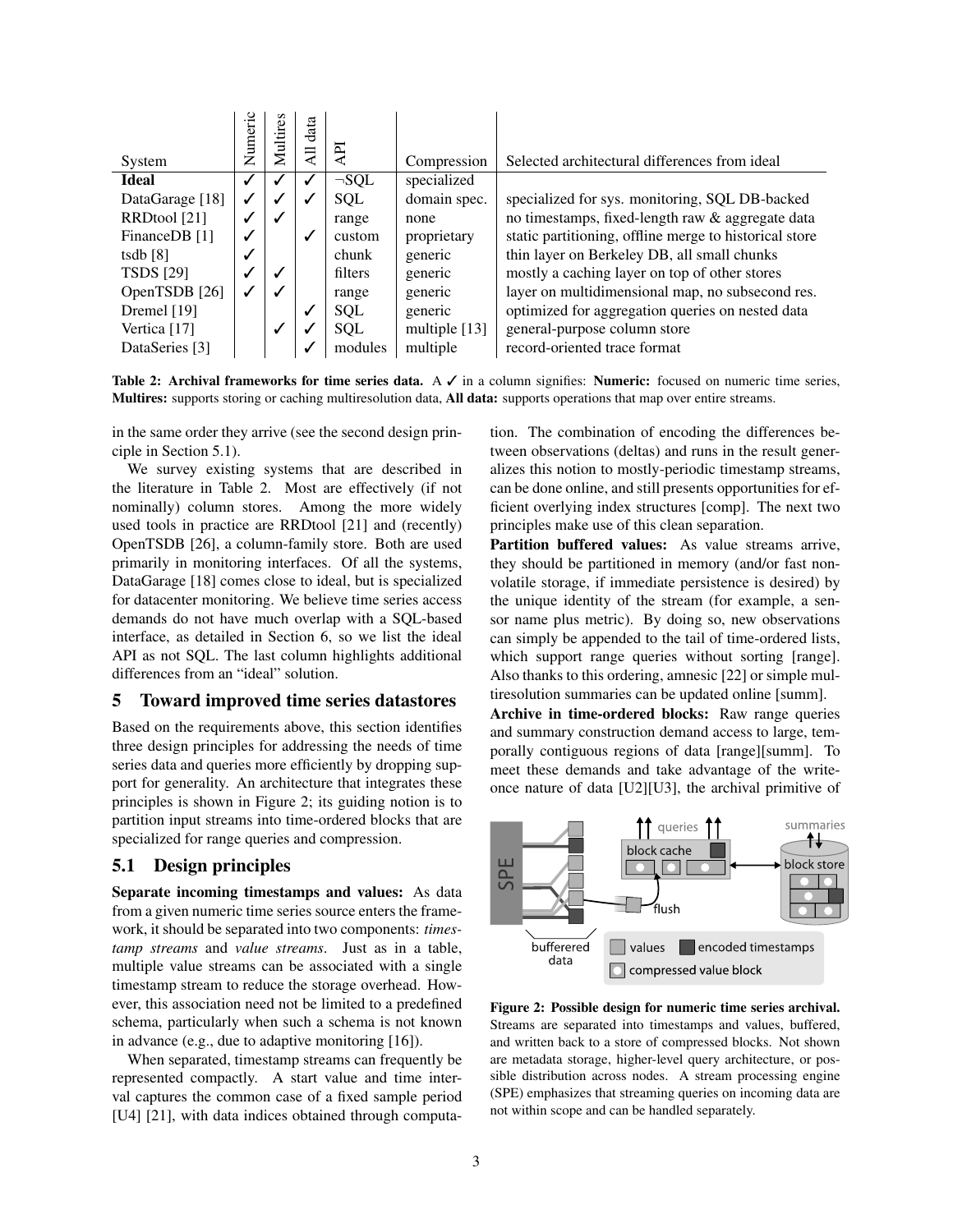numeric time series should be blocks of values and timestamps that are ordered by time. Value blocks can contain either raw data or time-oriented summaries [summ].

Incoming numeric time series data naturally arrives time-ordered. When combined with the other two properties, this property allows incoming data to be appended to the current block (or to start a new one) rather than having to be sorted into previously stored blocks. Also, since data is indexed only on time [range][U1], timestamp blocks are the only necessary index, and they can be used for direct lookup without structures such as bloom filters in a table store [\[6\]](#page-4-1).

Furthermore, unlike SSTables in a table store, these blocks do not need to be recompacted: they are already sorted in their final order and compressed, and they are never updated after they are complete [U2]. Intermittent table store compaction is, therefore, unnecessary [comp].

Unlike the primitives of many of the systems in Table [2,](#page-2-1) these blocks (once uncompressed) are in a form that is suitable for direct analysis: summarization and resampling techniques can map over them, and aging out older data [U3] amounts to removing the appropriate large value blocks.

#### 5.2 Initial promise: compact storage

To show the potential of our architecture, this section evaluates its ability to support effective compression. Our initial experiments examine how compactly these large persistent blocks can store numeric time series. Specifically, we compare existing systems and our prototype implementation of large time-ordered blocks with regards to how their internal storage representation can compress four datasets. These datasets, shown in Table [3,](#page-4-27) are selected to be diverse and reasonably large.

The implementation of our proposed layout uses one file per timestamp stream. A given timestamp stream may be associated with multiple value streams, which are also single files (with a maximum size of 4006K), according to the schema of the input data. Timestamps are delta+RLE (DRLE) encoded, and value streams use one of two compressors (LZO or gzip).

For comparison, we use three representative data stores: OpenTSDB, FinanceDB, and SQLite. To our knowledge, OpenTSDB represents the state-of-the-art in large-scale general time series databases, and FinanceDB is a high-performance financial database (its license precludes us from publishing its name). Roworiented storage such as the default SQLite backend is also widely used. For example, historical stream query work in the database community has built on systems such as PostgreSQL (e.g., [\[5\]](#page-4-28)) and MySQL (e.g., [\[9\]](#page-4-29)).

Figure [3](#page-3-1) shows the results of comparing our layout with existing storage systems. All measurements are obtained with du on the same NTFS filesystem (4K clus-

<span id="page-3-1"></span>

Figure 3: Space used by storage layouts. Different variations on existing and potential approaches are grouped horizontally.

- SQLite tables are built for the schema of incoming data
- OpenTSDB 1.0.0 with default configuration is backed by a single-node HBase server (CDH4 distribution) with LZO HFile compression. Sizes are taken after a completed major compaction, and measure the data table only.
- We compare two compressors in FinanceDB, -A and -B

ter size). Since the stocks data consists of many small files in the proposed layout, we conservatively show the larger (actual) size on disk. As a row store, SQLite cannot compress columns, and we suspect that its smallerthan-binary size is due to its variable-width integer format. We believe that the overhead for OpenTSDB is at least partly due to the overhead of row key duplication in HBase, an area of active development for the database.

In all, these early experiments show promise. Even a separation of numeric time series with lightweight timestamp encoding and generic value compression can deliver storage sizes that are similar to the optimized FinanceDB, smaller than more broadly-used systems, and significantly more compact than the raw formats used for analysis. With data-specific compressors, we would expect additional reduction in size.

#### <span id="page-3-0"></span>6 Discussion

While this initial experiment examines potential space savings, performance is clearly an important consideration, as compression comes at the cost of query latency